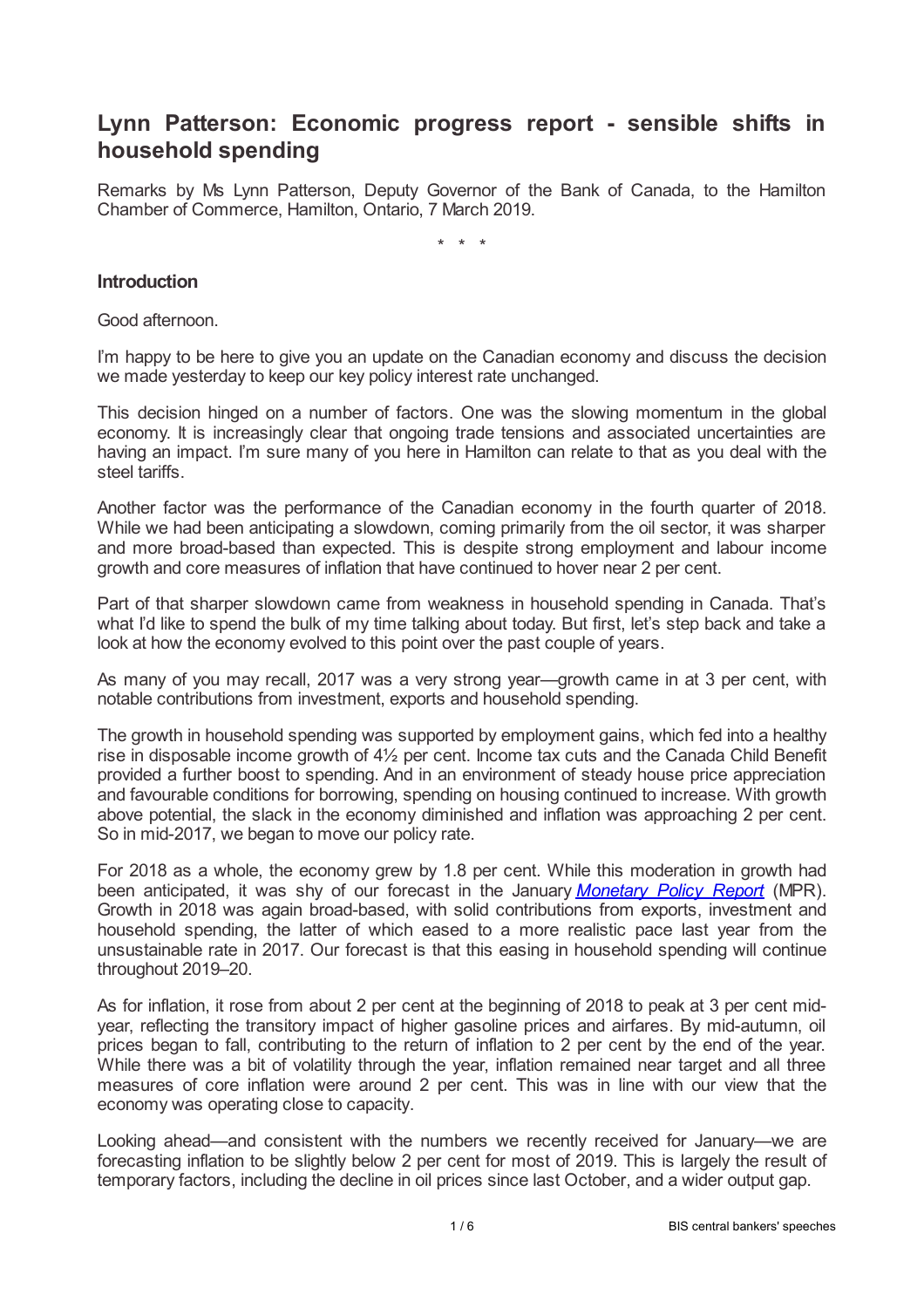Given this context, let me now turn to household spending. It is always an important topic because it makes up more than half of the economy. But it's even more so today as we think about how high levels of household debt are affecting spending decisions. I'm going to discuss what household spending includes, what influences it and, most importantly for monetary policy, the factors that have contributed to the moderation in spending that we've seen over the last year.

## **Defining housing and consumption**

Let me start by defining where different kinds of purchases end up in our forecasts.

Statistics Canada considers the construction of a new house, renovations and the costs associated with buying an existing house part of a category termed residential investment or, for our purposes, housing.

In contrast, consumption is defined as spending on goods and [services](www150.statcan.gc.ca/n1/pub/13?607-x/2016001/233-eng.htm), which are typically consumed by the household within the year they are purchased. Goods account for about 45 per cent of consumption and cover everything from cars to clothing, groceries to gardening tools. The remaining 55 per cent is services. These range from haircuts to childcare, tuition, restaurant meals, vacations and—the biggest part—rent and utility bills. Rent is defined as either the amount you pay as a tenant or, if you own a house, a portion of the cost of living in it. This portion is roughly equivalent to what you would be paying if you were renting.

#### **Slowing housing and consumption**

Canadians dialed back their spending in 2018. Consumption growth moderated by about 1½ percentage points from 2017, and housing by almost 5 per cent. This resulted in an overall contribution of household spending to annual gross domestic product (GDP) that was about 1¼ percentage points lower than it had been in 2017 and is a bit softer than we projected in our January [MPR.](www.bankofcanada.ca/wp-content/uploads/2019/01/mpr-2019?01-09.pdf)

We have been expecting an adjustment for some time. Last March, my colleague Deputy Governor Timothy Lane noted in our first economic progress report [speech](www.bankofcanada.ca/2018/03/canadas-economic-expansion-a-progress-report/) that housing investment and consumption would, over time, contribute less as exports and business investment contribute more. This is partly because in mid-2017 we had begun to remove some of the policy accommodation that had been in place for many years. Since then, we've increased our policy rate from 0.50 per cent to 1.75 per cent in October of last year.

Our policy rate is transmitted to the economy through various channels. It affects returns on savings and investments as well as borrowing rates. It also has a small direct effect on inflation from higher mortgage interest costs. Thus, it affects decision making by households and firms, influencing spending and borrowing patterns.

After the global financial crisis, low borrowing rates led households to take on debt, primarily through the housing market. The ratio of household debt to disposable income rose and vulnerabilities related to the household sector increased.

<span id="page-1-0"></span>We have been closely monitoring these developments for some time. Research in this area clearly showed that households would be more sensitive to interest rate movements than in past cycles, with the highly indebted most affected. $\frac{1}{1}$  $\frac{1}{1}$  $\frac{1}{1}$  ln 2017, we adjusted our models to account for this increased sensitivity.

#### **Housing**

Turning to the housing market, a combination of factors—some new and some already in place —affected it throughout 2018.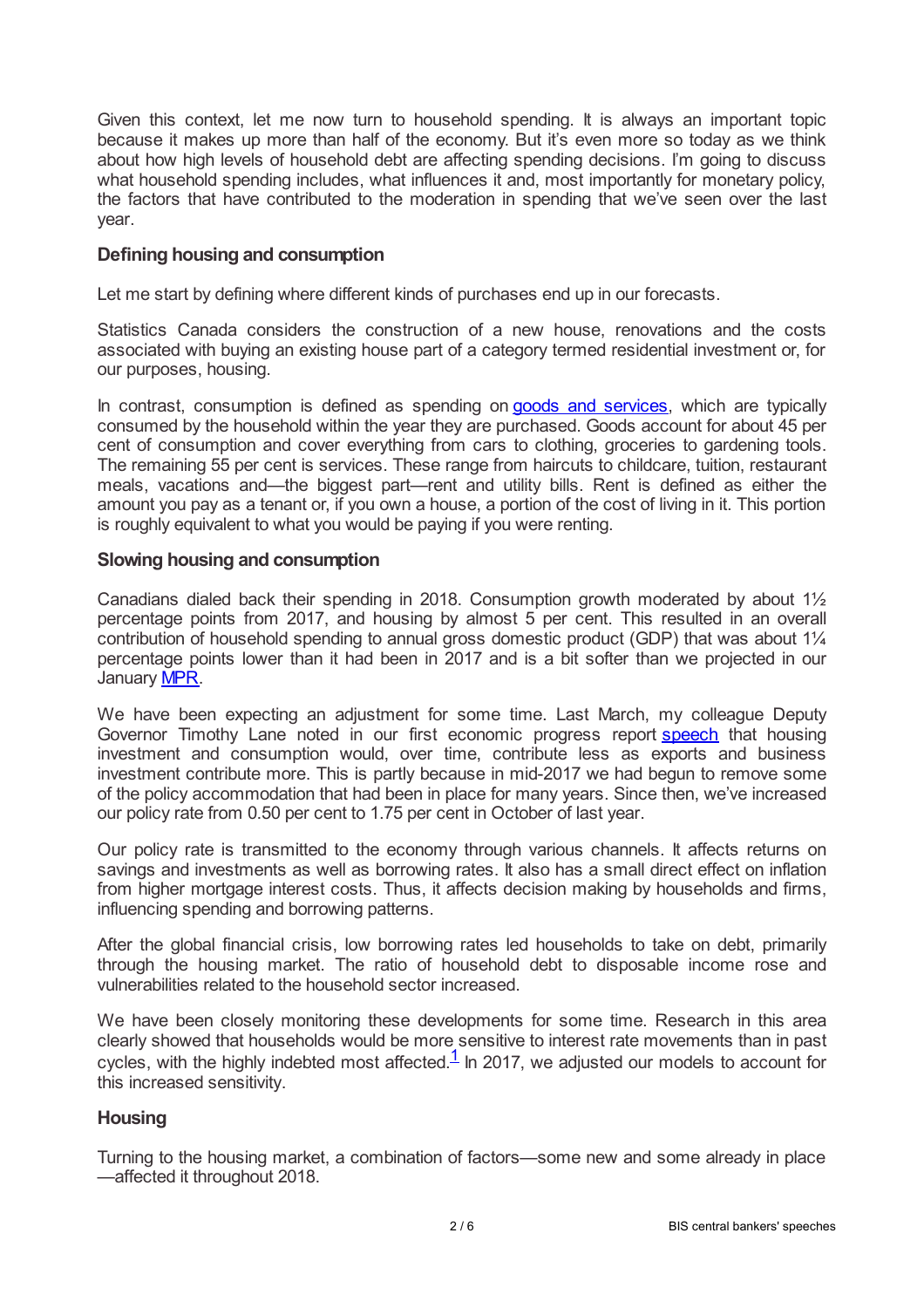First, additional mortgage guidelines were introduced in January. They were aimed at improving the future resilience of new household debt. The guidelines introduced a new stress-test requirement for low-ratio mortgages. For some households, this meant a reduction in the amount that they could borrow. Borrowers can adjust through various channels. They could choose to purchase a smaller home, buy in a different neighbourhood, rent rather than buy, or delay their purchase by saving for a larger down payment or waiting for prices to adjust.<sup>[2](#page-5-1)</sup>

<span id="page-2-1"></span><span id="page-2-0"></span>The guidelines are having their intended effect. The quality of new borrowing has improved, with far fewer households taking out a mortgage with a debt-to-income ratio above 450 per cent. $\frac{3}{2}$  $\frac{3}{2}$  $\frac{3}{2}$ 

Second, rules were put in place over the past three years by various provincial and municipal governments to curb speculative activity and, in British Columbia, these rules were further augmented.

And third, mortgage interest rates continued to rise. In mid-2017, the average five-year fixed mortgage rate was 2.7 per cent. By the end of last year this rate had moved to around 3.7 per cent.

These factors caused all facets of housing to moderate. As a result, the housing market remains in a state of adjustment and flux, with wide regional differences. It is important to keep in mind that we've seen many housing markets moderate in countries such as Australia and the United Kingdom as the level of investor activity declined.

The bulk of the slowdown has come from lower resale activity in the greater Vancouver and greater Toronto areas. In Calgary, the volume of home sales is off by 17 per cent from a year ago, likely reflecting the decline in the oil sector. In contrast, over the same period we've seen a pickup of sales in cities like Winnipeg, Ottawa and Montréal. Overall, house prices rose by 4 per cent in 2018, consistent with the pace of national labour income growth.

In many major markets we are also seeing shifts in construction from single-family detached homes to condos and other multi-family units, reflecting demand shifts as well as geographic constraints. For example, in the Greater Toronto Area, by the end of 2018, starts of single-family detached houses had fallen by more than half to their lowest level since 1995, while the construction of multiples had increased by about 25 per cent in 2018. We are seeing the same pattern in Calgary, Montréal and here in Hamilton.

So, in general, complex adjustments, which do take time, are underway in housing markets, with significant variability across regions. At the Bank, we are tracking these changes, given the importance of the housing market to the economy.

## **Consumption**

Now let's look at consumption.

About 35 per cent of our household spending is relatively stable. That's because the largest portion—roughly 20 per cent—is rent or an equivalent cost if you own your house. Both tend to tick up a little every year. Spending on other necessities, such as on your water bill or toothpaste, also contributes to the stability of consumption. You tend to pay your bill and brush your teeth regardless of your debt levels and the state of the economy.

But some spending is more optional, such as on new cars, travel abroad, recreation and restaurant meals. It is in these categories where we are seeing some shifts in spending habits. Let me start with cars.

When Canadians have the money or can borrow it, a new car is often a priority. From the Great Recession until last year, more people were buying new vehicles each year. In 2017, the pace of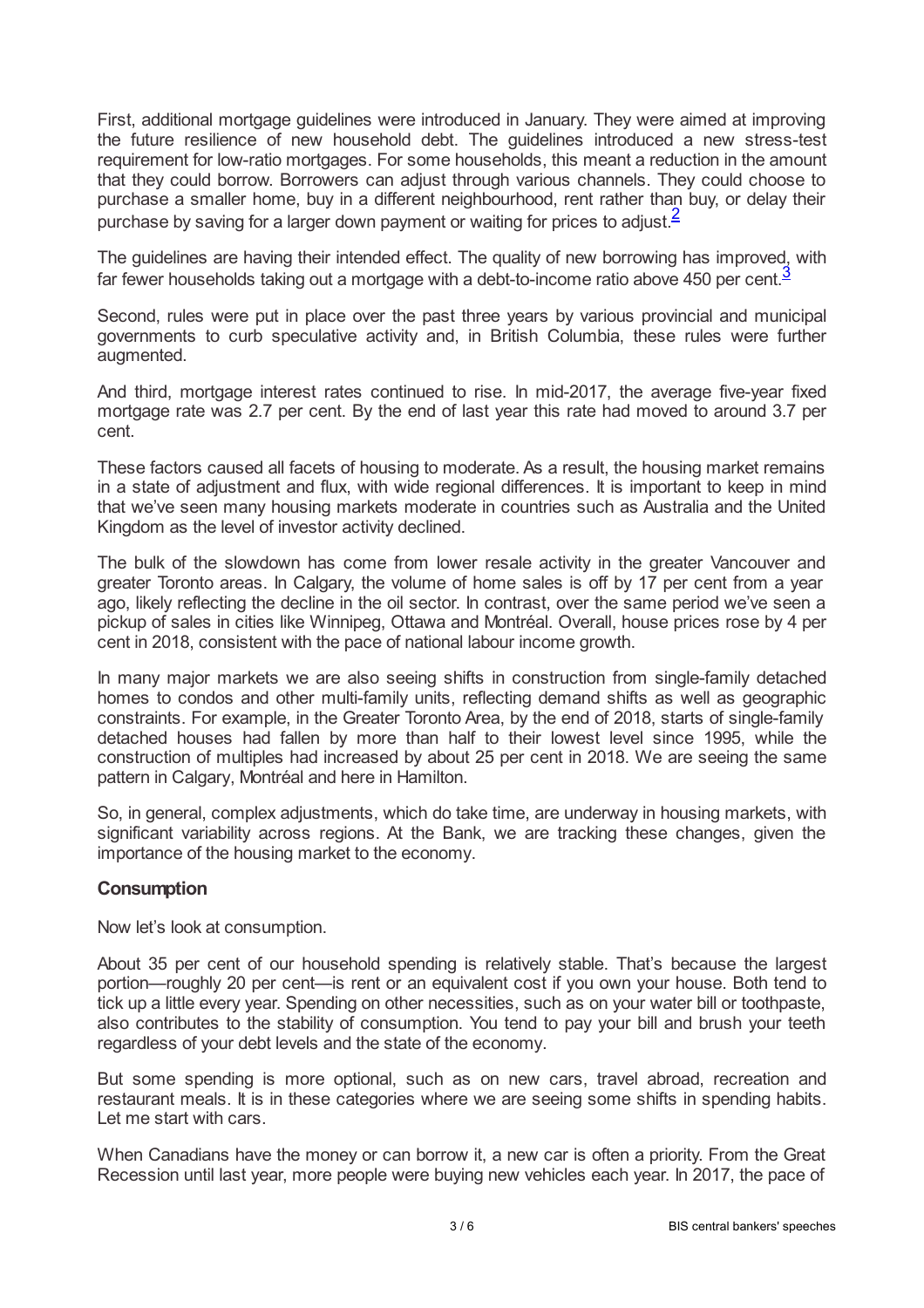new car buying hit its highest share of consumption in 14 years. But sales of new cars began to soften last year, falling by 1.7 per cent from 2017 levels. That's not a huge surprise, given that people generally don't buy a new car every year. At the same time, higher interest rates and the slowing economy likely also had an impact. In the energy-producing regions, which normally account for roughly 15 per cent of the total, sales fell by 6 per cent.

Some other categories of discretionary spending also slowed in 2018. For example, the growth in spending on vacations softened. And while many households still went out for dinners and entertainment, spending growth in these areas fell from around 3 per cent in 2017 to close to 1 per cent last year.

While we know that higher interest rates play an important role in these declines, there are other influences as well:

- 1. The first is income effects. As the prices of some of the products we export—such as oil decline, it reduces our national income. Oil and other commodity prices retreated over 2018. And disposable income, which grew at a pace of  $4\frac{1}{2}$  per cent in 2017, slowed to about  $3\frac{1}{2}$ per cent last year.
- 2. Then there are wealth effects—when house prices and stock markets are rising, people tend to feel good and spend more. The reverse is also true, and that was the case last year.
- 3. And lastly, confidence effects. Whether you are directly affected by the trade actions going on, or your neighbour is, uncertainty continues to hang over the economy, weighing on confidence.

In the end, it's some combination of these elements that is weighing on consumption and causing Canadians to be more cautious about their spending.

#### **The state of household finances**

Most Canadians are managing the higher carrying costs of their debt by scaling back their spending in some of the areas that I have just highlighted, as well as in housing. In addition, Canadians have cut back on their consumer financing. We have seen a slowing in the combined growth of personal loans and credit cards from about 4 per cent in December 2017 to about 2 per cent in December 2018.

We are also seeing very low levels of arrears rates and insolvencies across the country. While there may be increases of both in certain sectors or regions, they are rising from a low base and remain near historically low levels. That's not to say that for some individuals, struggling to keep up with their payments isn't demanding painful adjustments. Overall, however, the data suggest that the majority of households are managing their debt levels.

#### **Factors behind our decision**

Let me turn now to our interest rate decision yesterday and the main points of Governing Council's discussions. I'll start with a few comments about the global economy.

As we noted in our MPR in January, there has been a slowdown in global economic activity. This reflects in part some temporary factors, including the US government shutdown and production adjustments made by European car manufacturers. However, some of the slowdown is related to ongoing trade tensions and negotiations, and therefore may be more persistent. We've seen evidence of this in some of the recent data from China, as well as from other emerging economies. Meanwhile, the US economy is moderating, as expected, and we anticipate that it will continue to slow to a pace closer to its potential.

Some major central banks have changed their communications in recognition of softer global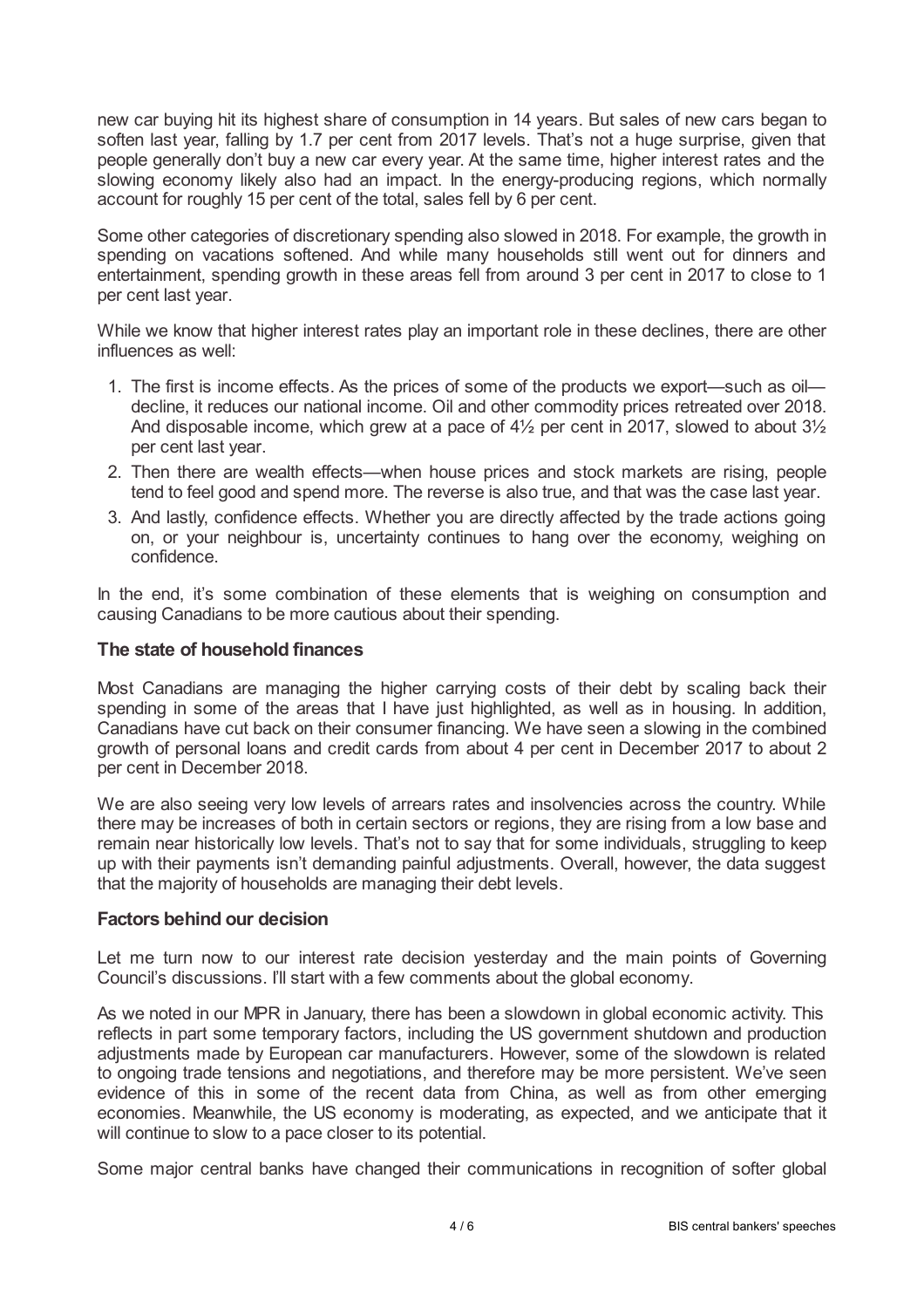economic momentum. Their shift in tone has contributed to an easing in global financial conditions—many equity markets have rebounded from earlier lows and credit spreads have narrowed.

Of course, the main source of uncertainty in the global economy continues to be the future of trade policy, notably the current talks between the United States and China. While there have been some promising signs in those negotiations, trade uncertainty on a global basis remains a two-sided risk—an escalation or expansion of trade actions could have serious consequences for the global and Canadian economies. On the other hand, successful resolution of trade tensions would remove a significant source of uncertainty and provide a major lift.

Here at home, Canadian data are reflecting this slower global momentum. In that regard, Governing Council spent a lot of time discussing the national accounts data for the fourth quarter of last year, which were published on Friday. In our January MPR*,* we said that we were expecting weakness in the fourth quarter of 2018 and the first quarter of this year. This was due to the decline in oil prices late last year, coupled with production curtailments, which had an impact on the energy sector. We projected that growth would then pick up, starting in the second quarter.

As it turned out, the slowdown in the fourth quarter was sharper and more broad-based than we expected. This came despite strong growth in employment and labour income. While the anticipated slowdown from the energy sector was fairly aligned with our projections, other categories surprised. As such, and given that the data present a mixed picture, I'm going to spend a bit more time on the national accounts numbers we received last week.

Let me walk through the main economic categories, starting with business investment. For 2018 as a whole, investment grew by 2 per cent, which was less than we had expected. This reflected weakness in both the third and fourth quarters. So what might explain this? While many companies were relieved to see the successful negotiations to replace NAFTAwith the Canada-United States-Mexico Agreement, they continue to wait for the deal to be ratified. It's possible that some companies are delaying investments amid the uncertainty. And, of course, the uncertainty isn't limited just to the new NAFTA—global concerns, particularly on the US–China trade front, are clearly hurting confidence and leading firms to delay investment decisions.

Another possible explanation for the weakness in investment is timing. The accelerated depreciation tax changes announced late last year by the federal government are welcome news for corporations, and it's possible that in anticipation of the changes, investment decisions were postponed. If so, we should begin to see a pickup in the first quarter of this year, which would be consistent with recent quarterly readings from our *Business Outlook Survey*. We will have an updated survey to further inform our April decision.

Next up is exports, where the profile was also weaker than expected. One bright spot in exports was services, which grew by more than 6 per cent in the quarter, led by commercial and travel services.

I've already talked a fair bit about housing, and the biggest negative surprise in that category during the fourth quarter came from renovations. As I noted before, there are significant adjustments occurring in housing markets, and it will take time for these adjustments to be completed. Nevertheless, the national rate of mortgage credit growth increased slightly, also in the fourth quarter, and we'll see what happens with sales once spring rolls around.

And I'll end on the topic of my speech today—consumer spending. It, too, was lower than we expected in the fourth quarter, with categories more sensitive to interest rates continuing to soften. We are aware that many purchases in the consumption category would be linked to a purchase of a new home, so that's likely a contributing factor. But to better determine the factors at play, we will need more data.